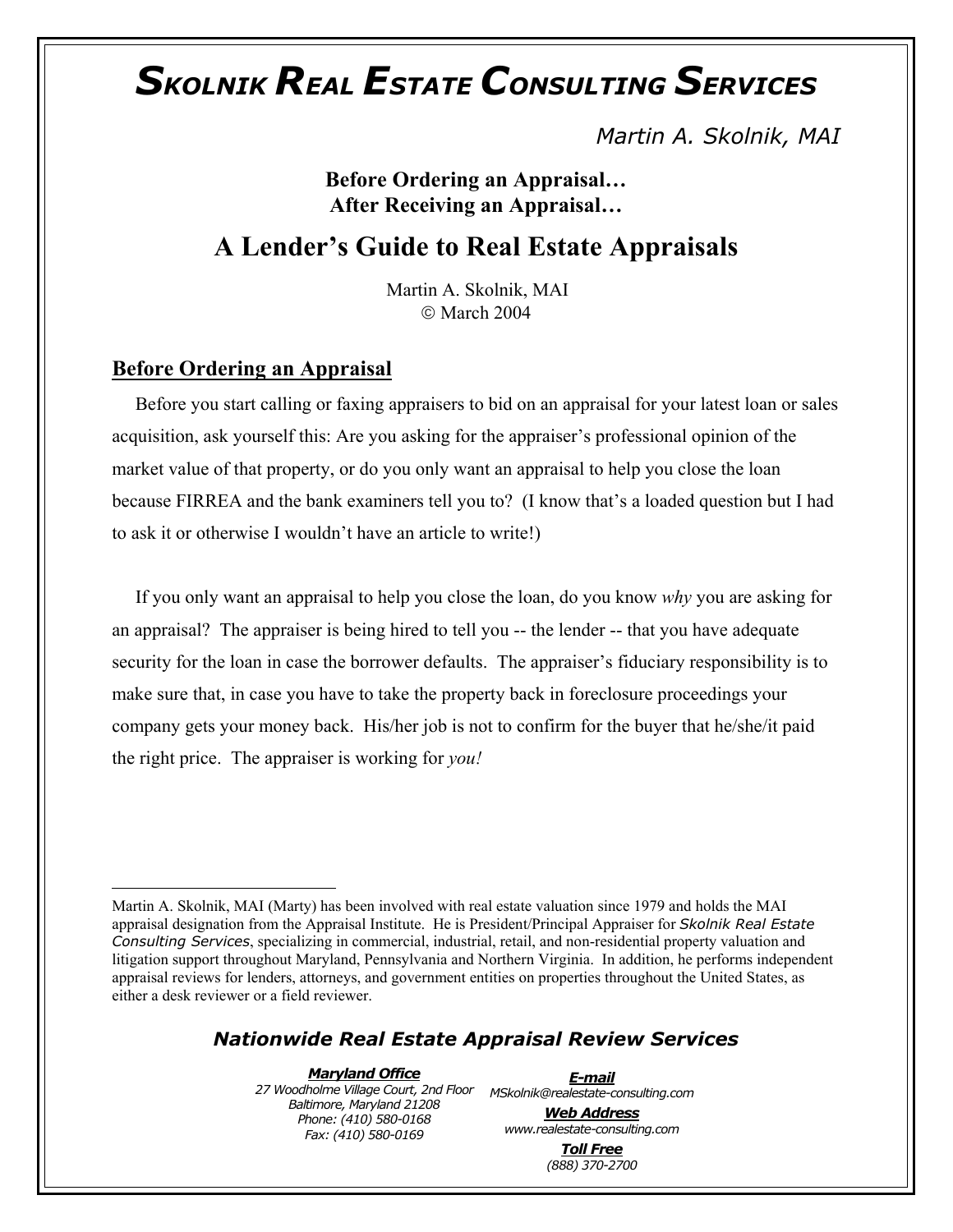"A Lender's Guide to Real Estate Appraisals" Martin A. Skolnik, MAI

 So, that said, here's some ideas of what you, the lender, can do to help facilitate the valuation process for the appraiser:

- Put in writing what you know about the property with documentation. The appraiser will need this information as a starting point in the appraisal process. This would include:
	- A copy of the pending loan documents
	- A copy of the sales contract (if this is a sale, not a refinancing)
	- Deed and/or Legal description
	- **Survey**
	- Brief description of the improvements
	- Address (for residences you should include the closest cross-street and closest major intersection)
	- Owner's name, address, daytime and evening phone numbers
	- Contact's name, address, daytime and evening phone numbers for access to the property
	- Rent roll and most recent 12-month income statement (if an income producing property)
	- A list of improvements or changes to the property over the past 3 years and their costs
- Tell the appraiser if you are getting a flood plain certification, building/home inspection, environmental study, or title report. *Share* this information with the appraiser -- don't keep it a secret! If you or your client has pertinent data that may impact the appraiser's analysis don't withhold it until after the appraisal is finished! Provide it to the appraiser right upfront.
- Where will you get the names of appraisers to bid on your project? Does your company have an in-house roster of qualified appraisers? If so, is it updated regularly? Can *anyone* get on the roster? If your company does not have such a roster, will you use professional membership lists? Will you ask for recommendations from other lenders? Will you use the Internet for your search?
- Is the appraiser qualified/experienced to work on the project? This is a simple question but many times it is overlooked, especially by lenders that don't keep an active, current roster of qualified appraisers. What types of projects has the appraiser worked on similar to yours?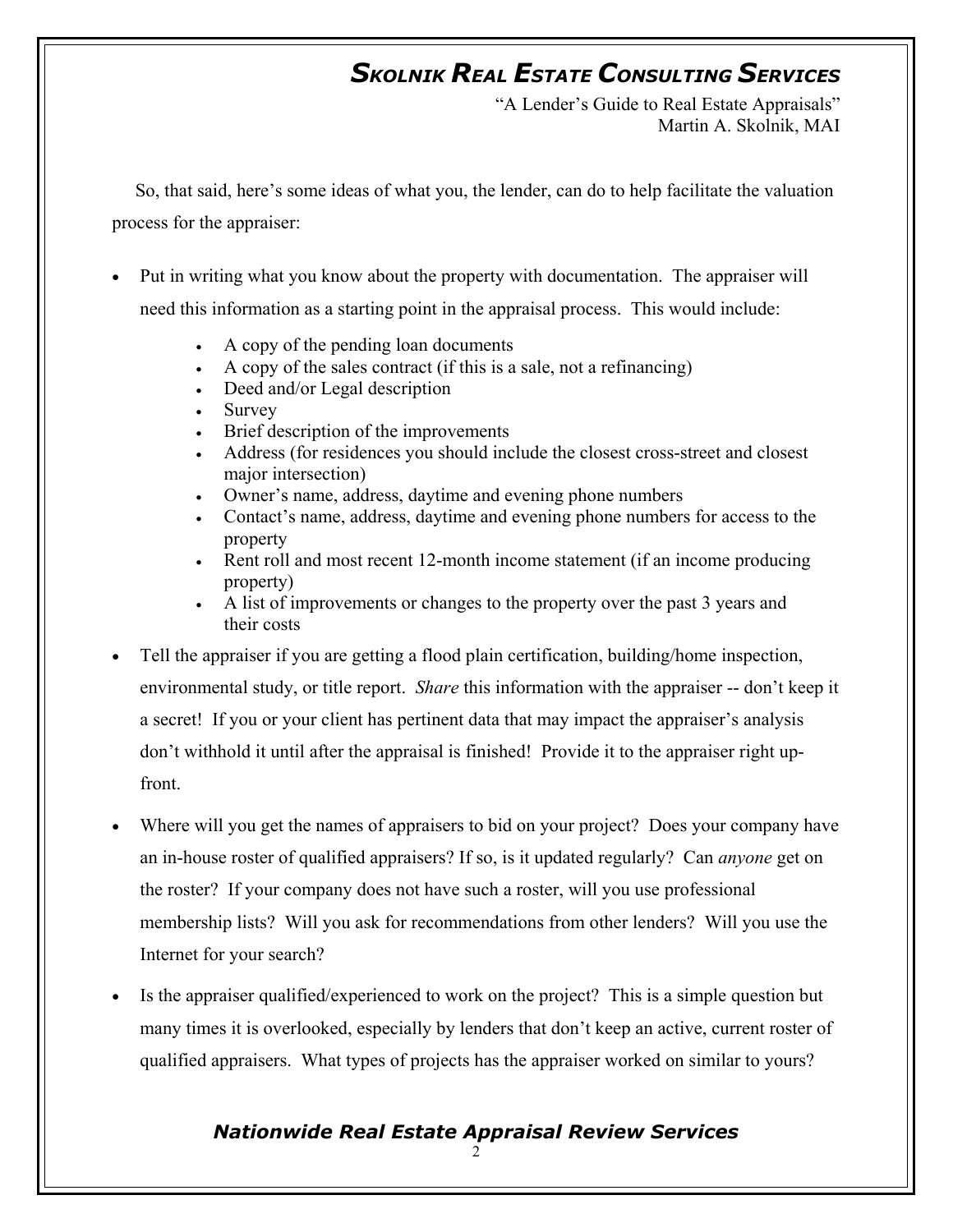"A Lender's Guide to Real Estate Appraisals" Martin A. Skolnik, MAI

- Are you asking for bids from three appraisal companies only to satisfy an arcane management requirement? Do you know if there is there a reason you need three bids, or is that just "policy"? Do you *really* want to work with a low bidder on every project? Are the lowest bidders really the best suited for your project?
- If you regularly contract with the lowest appraisal bidder, do you realize that the amount of work you put into a project *after* you get the appraisal back is probably correlated to the low bid, especially if there is a wide discrepancy among the bidders? Could you avoid the postappraisal follow-up, revisions, corrections, editing, and grief if you used someone other than the low bidder? How much is your time worth?
- Have you ever asked the higher bidders *why* they bid what they bid? Do you just ask for a fax bid, or do you talk to the appraisers about the project and get feedback? Perhaps the higher bidders realize that the project is more involved than the low bidder or than you think it is too! Maybe the low bidder does not realize the difficulty of your project or detail in analysis or data collection required to do a good job on your project.
- Once you contract with an appraisal firm, do you know *who* is going to actually do the fieldwork, the property inspection, the analysis, the research, and the report writing? As the client, you should know up-front if the appraisal firm has a trainee doing the bulk of your project's work. Sure, the MAI or head of the company will probably be signing the report and taking "professional responsibility" but who actually is doing the work?
- As part of the bidding process discuss with the appraiser the scope of work that you will require for that particular project. Do you want a self-contained report, a summary report, or a restricted report? Will the project be a complete appraisal or do you only need a limited analysis (i.e., an income approach analysis or sales comparison approach only)? Do you want a discounted cash flow analysis or do you need an expanded supply and demand analysis? Put in writing (in the form of an engagement letter) your expectations as to what you and the appraiser agreed. Be precise about your reporting requirements, especially for commercial work.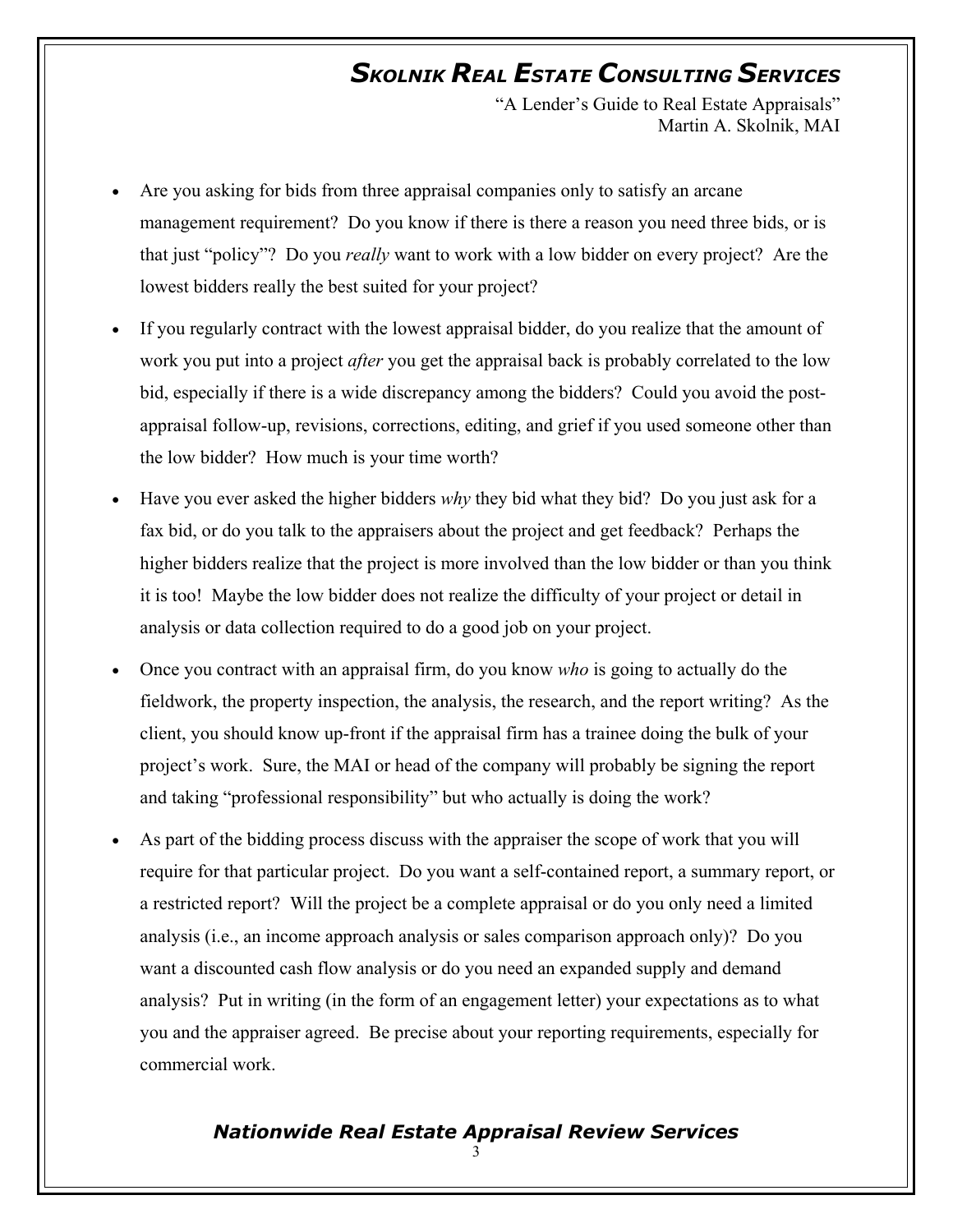"A Lender's Guide to Real Estate Appraisals" Martin A. Skolnik, MAI

- Use an engagement letter, drafted by either you or the appraiser. Agreeing to the appraisal of a piece of property between lender and appraiser is contractual arrangement and you should have the pertinent factors of this business contract in writing for the sake of both of you! Whether it is for a \$300 residential appraisal or a \$25,000 commercial appraisal there should be documentation about the amount of the fee, timing of the report delivery, any basic assumptions you want the appraiser to make, and when/how the appraiser gets paid.
- Be realistic about your reporting requirements. Do you *really* need to know the subject property's census tract, especially for a commercial property? Also, if you have a tight budget, don't ask for a self-contained complete appraisal and then berate the appraiser when you learn what the fee will be. You are paying for the appraiser's time and expertise – if you want full documentation and every hoop jumped through, then the fee will reflect the time that the appraiser has to spend on your project.
- If you are using an appraiser for the first time, it is not uncommon to ask for a photocopy of the appraiser's license for you files (or copies of the licenses for anyone working on your particular assignment from the appraiser's company). In addition, you should ask for a complete listing of professional qualifications, too.
- If your company has specific appraisal requirements, include a copy of these requirements with any engagement letter you send to the appraiser. If your company doesn't have written requirements and guidelines, *get some!* At the very least, make sure that every appraiser on your approved list gets an *annual* updated copy of your guidelines/requirements.
- If you are calling for a bid and you get the appraiser's voice mail, please be clear about how you pronounce and spell your name, and *slowly* repeat your phone number or email address twice, just to be sure.
- If you typically request bids from a number of appraisers for each project, it would be nice to send a fax or email to the unsuccessful bidders and tell them the ranking of all the bids on a particular project. You don't have to disclose the competition's names, you can say Appraiser #1 bid \$XXXXX, Appraiser #2 bid \$YYYYYY, etc. etc.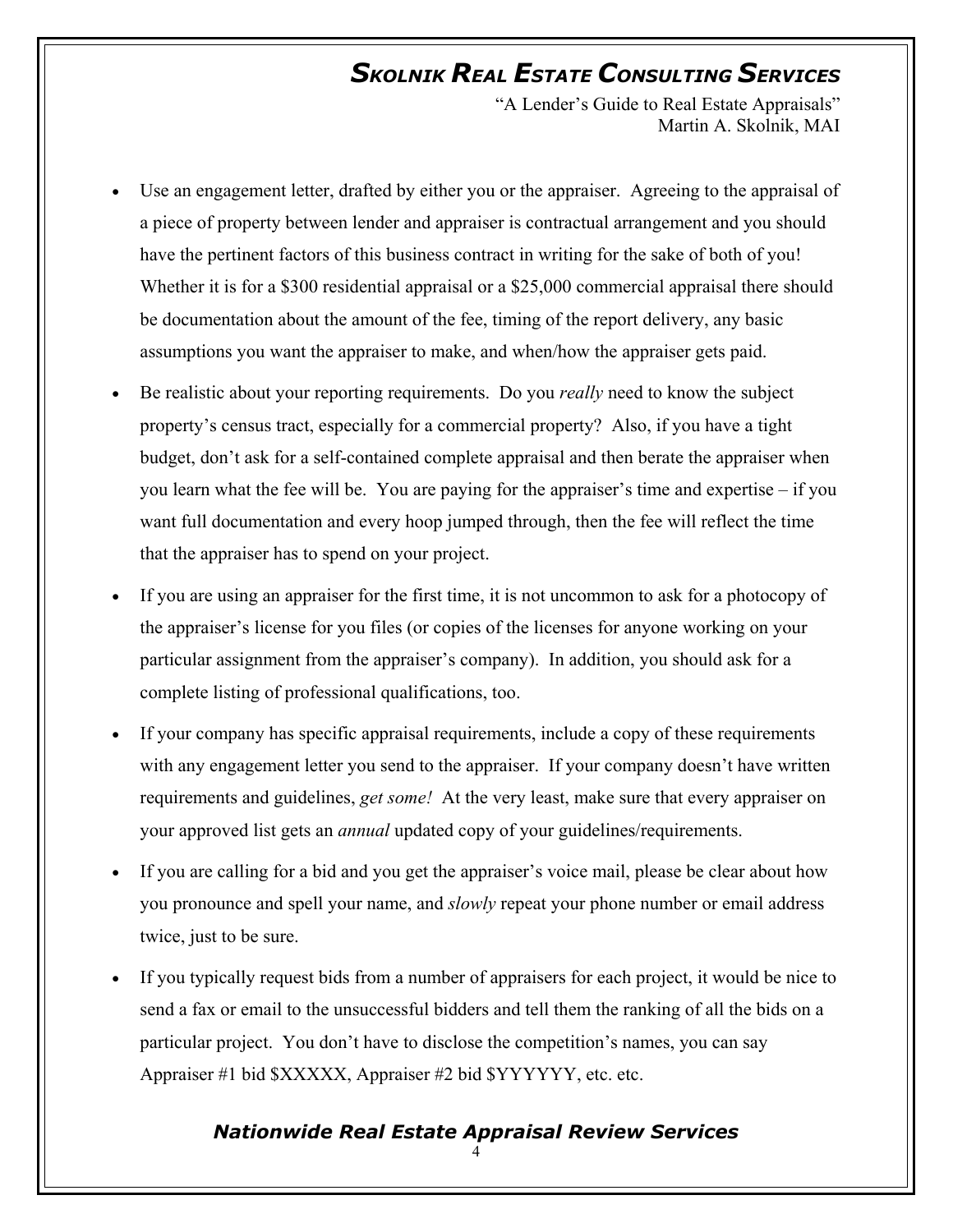"A Lender's Guide to Real Estate Appraisals" Martin A. Skolnik, MAI

#### **After Receiving an Appraisal**

 You have been waiting a week, two weeks, four weeks or six for the final appraisal report - the fate of your commission hangs in the balance. From your perspective, the appraiser will either hit your number or screw your deal. Some reports will be four to eight pages of fill-in-theblank forms. Others will be up to 100 pages of narrative discussion. Whichever type of report you are getting, don't just read the "number" and react. Get out a pad of paper and a pen to take notes. Go get some yellow sticky notes to mark places in the report that you want to reference later. Grab a yellow highlighter. Close the door to your office (if you don't have a door, go find a quiet conference room where you can concentrate on the report in your hands). Pour yourself a cup or two of coffee and hit the vending machine for some peanut butter crackers. This might take a while! As you read the report, consider these bits of advice:

- Have realistic expectations and an open mind when you start reading. The appraisal should tell you the story of the valuation analysis of the subject. It might be written out in narrative paragraphs, displayed in tables with short phrases, or just fill-in-the-box format. In any style, there is a story in there that you should try to extract.
- Read the appraisal cover-to-cover.
- After you finish the report, ask your appraiser questions about anything you don't understand or isn't clear from the report.
- Ask yourself this question did the appraiser analyze the subject property and its market, and report a valuation conclusion for the property, or did he/she only fill out an appraisal template?
- Did you get a feeling that the data that the appraiser used in the report is the best data available for the subject (given its size, location, condition, use, etc.) or did you get the feeling that the data and descriptions in the report was copied over from an appraisal on a similar property nearby?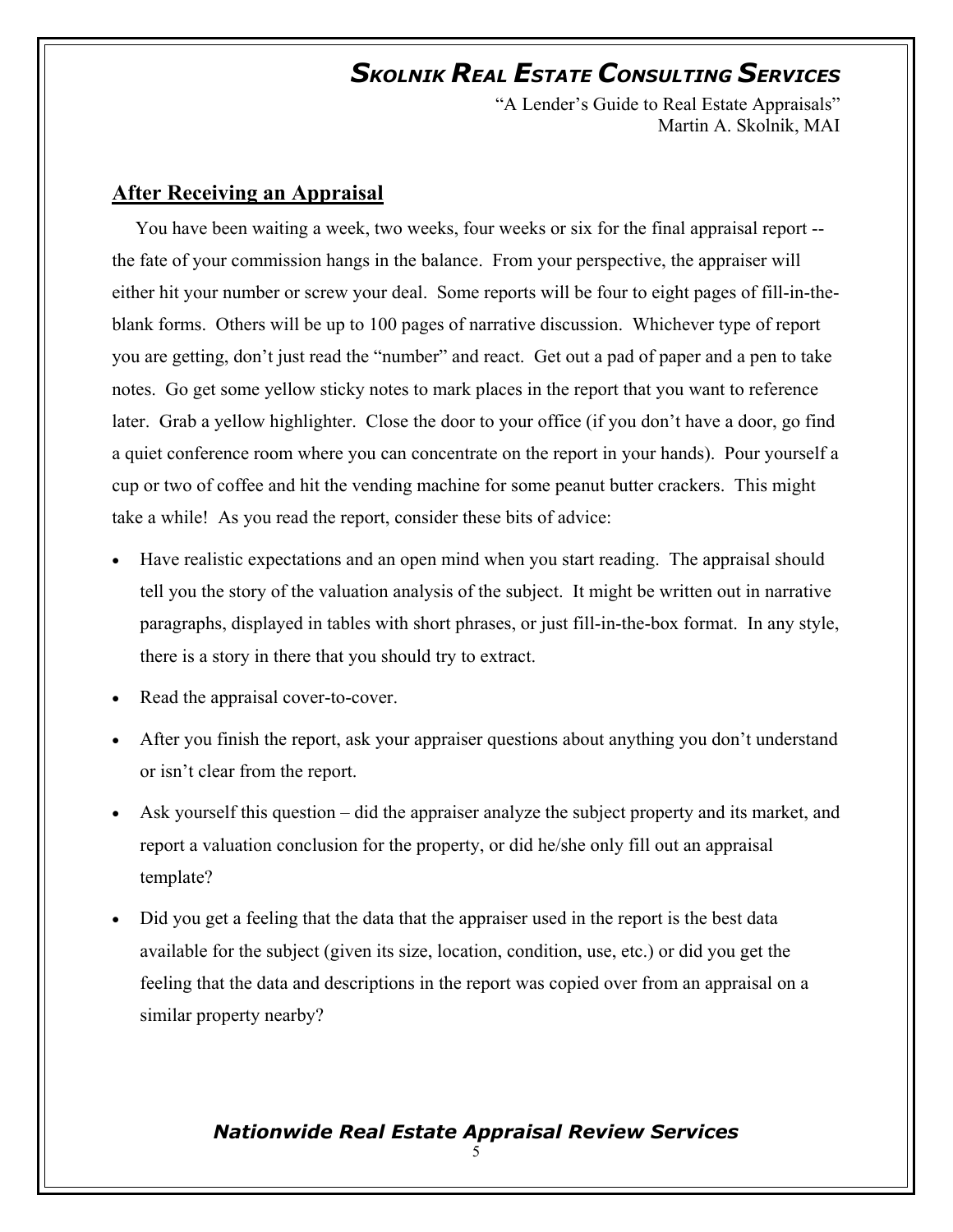"A Lender's Guide to Real Estate Appraisals" Martin A. Skolnik, MAI

- Be aware that sometimes good comparable data (sales or rentals) can be unavailable for unique properties, rural markets, or slow markets. If that is the case for one of your projects, insist that the appraiser explain the scope of his/her research to find the best comparables and how they were analyzed.
- Re-read the report.
- Ask questions until you get answers that make sense. Ask questions even if the appraisal "hits" your number! The value conclusion may be what you are looking for, but if the analysis and data are garbage then your "number" is garbage, too.
- Question any assumptions or analysis that looks like a "leap of faith" or smoke and mirrors. If the appraiser implies or writes *anywhere* in the report, "such and such is based on my years of experience and knowledge of the area", call him or her on it. Similarly, ask for specific detail when you see a statement similar to, "knowledgeable brokers report that…" or "market research concluded that…"
- If the appraiser's value estimate does not match your expectations perhaps you know something about the property or the market that you haven't conveyed to the appraiser yet. If you feel that he has omitted information critical to your project, provide him with whatever additional information you may have available to you. However, do not just say, "Mr. Appraiser, your comparable sales are not acceptable. We need three more comps." Do you really think that the appraiser has purposely reported to you secondary comparables and kept the better ones in his files for future use?
- There isn't an appraiser in existence that believes that his or her job is to screw your deal up. If he believes that his valuation is going to hurt your deal, he'll typically go to great lengths to double check his market data and his calculations *before* he sends you the report. He'll rethink his adjustments and perhaps even re-measure the property to make sure that the square footage of the subject is accurate. A good appraiser will call the lender in advance and verbally report the problem and what steps he or she has taken to ensure that his valuation is an accurate representation of the subject and the market data. True – our valuations are

#### *Nationwide Real Estate Appraisal Review Services*

6